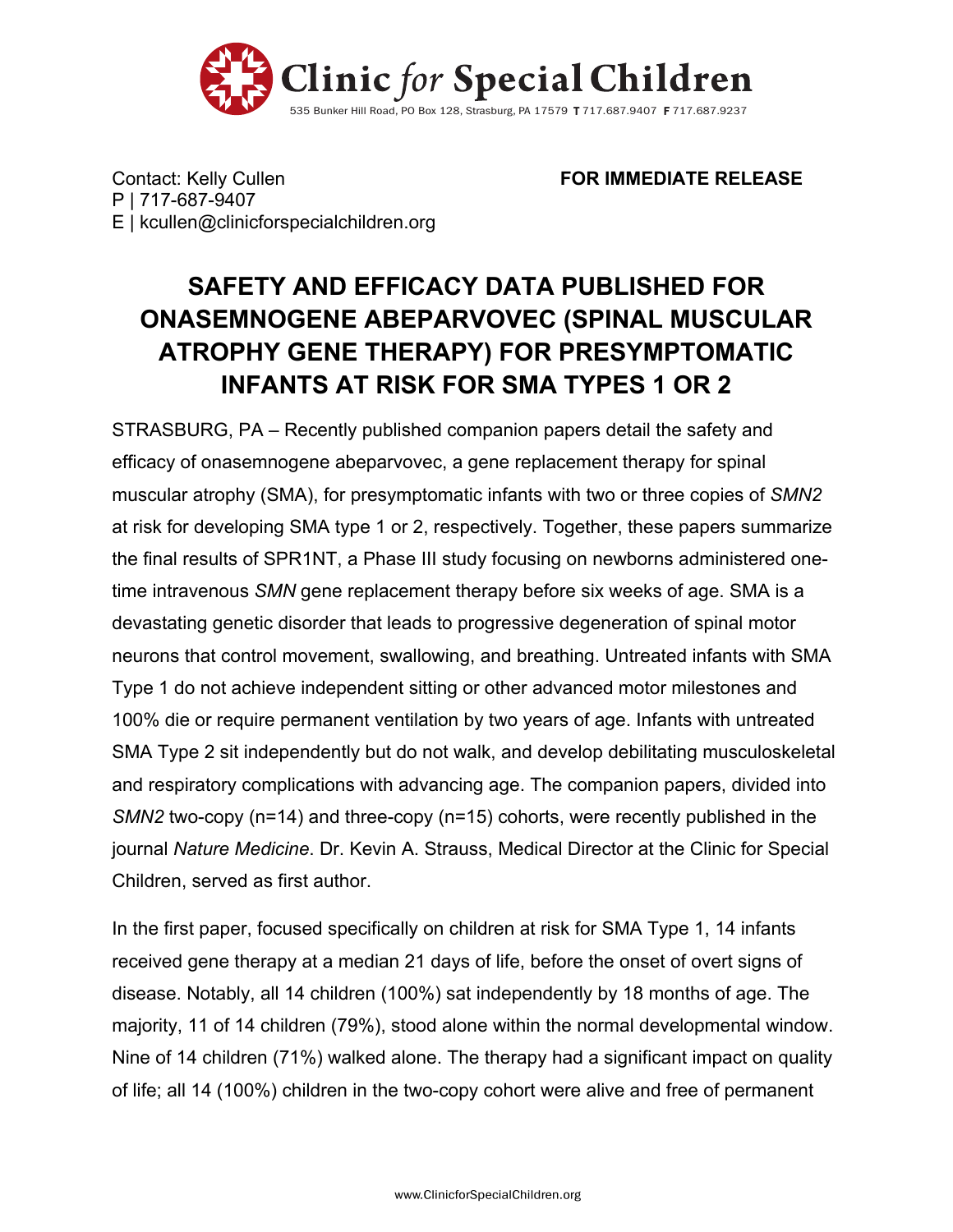

ventilation as well as non-oral or mechanical feeding support by 14 months of age, and their status did not change through the end of the study.

The second study focused upon children with three *SMN2* copies at high risk for SMA type 2. Fifteen children received gene therapy at a median 32 days of life, before disease onset. All 15 children (100%) sat independently by 24 months of age. Notably, 14 of the 15 children (93%) walked independently by 24 months of age. Like the SMA Type 1 study, all 15 (100%) children were alive and free of permanent ventilation, nonoral feeding, and mechanical support of any kind by 14 months of age, maintained through the end of the study.

Both studies demonstrated a favorable safety profile of the therapy in newborns, and underscore the importance of delivering the therapy to infants before the overt onset of disease, which can result in normal or nearly normal patterns of growth and neuromuscular development. According to Dr. Strauss, lead author for both papers, "two decades following completion of the human genome project, onasemnogene abeparvovec delivers on the promise of that great undertaking, demonstrating the transformative potential of gene-based therapies for previously intractable hereditary disorders in children. SPR1NT provides an example of what can be achieved when newborn screening is combined with safe and effective disease-modifying therapy. It represents remarkable evolution in the SMA standard of care, from a reactive to a proactive stance; from a focus on *patients* who survive to *children* who thrive. At the Clinic for Special Children, we are committed to applying this preemptive model to other life-threatening conditions enriched in the populations we serve, and deeply value the community's partnership in that endeavor."

## ###

The research was conducted by a team including the study's first author Kevin A. Strauss from the Clinic for Special Children, Strasburg, PA, USA, Penn Medicine-Lancaster General Hospital, Lancaster, PA, USA, and Departments of Pediatrics and